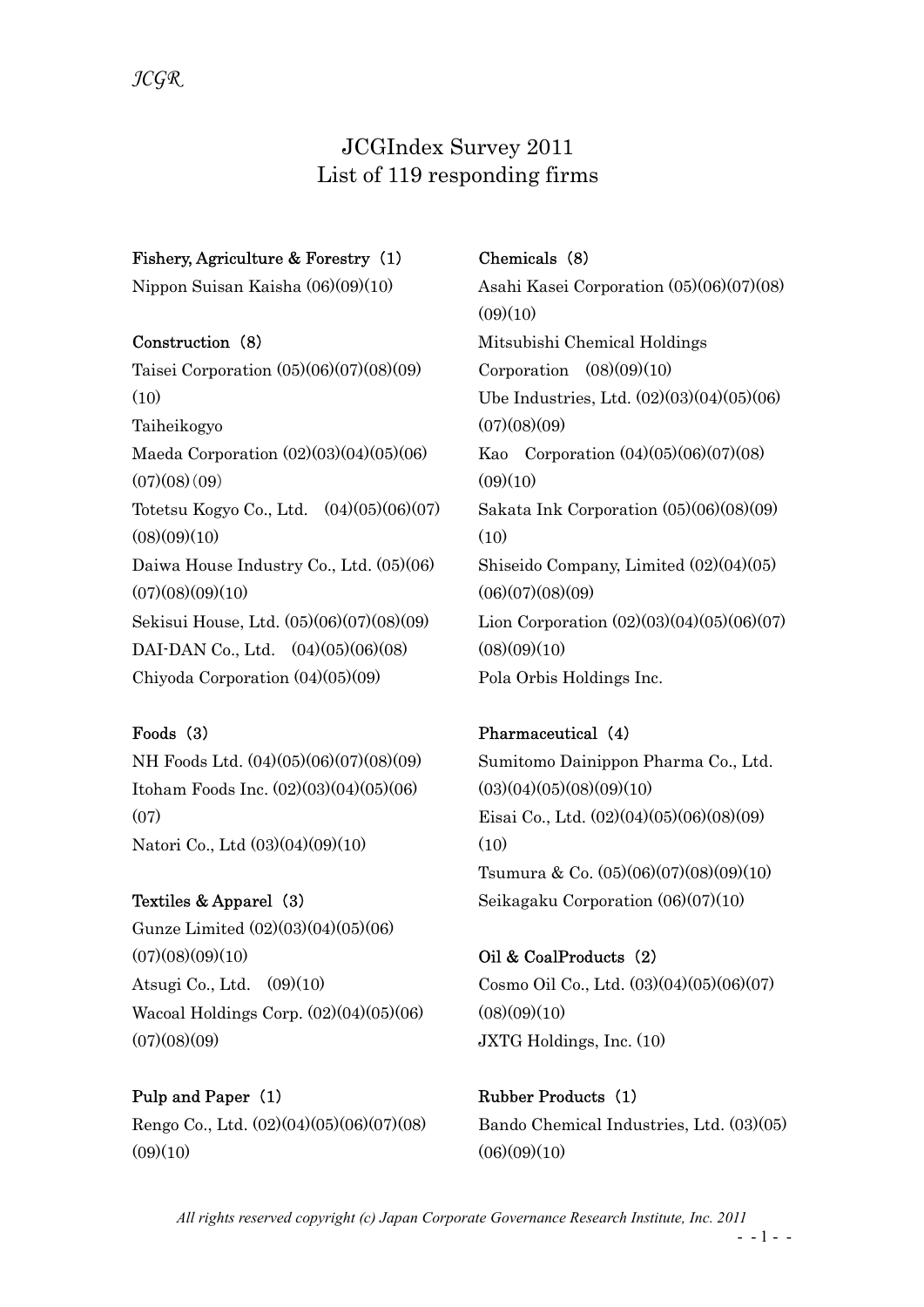JCGR

Glass & Ceramics Product (1) Maruwa Co., Ltd.

### Metal Products (3)

Sankyo-Tateyama Holdings, Inc. (04)(05)  $(06)(07)(08)(09)(10)$ JS Group Corporation (08)(09) Noritz Corporation (02)(03)(04)(05)(08)

### Machinery (12)

Howa Machinery, Ltd. (03)(04)(05) Hosokawa Micron Corporation Sumitomo Heavy Industries, Ltd. (04)  $(05)(06)(07)(08)(09)(10)$ Kitagawa IronworksCo., Ltd. (07) Tsukishima Kikai Co., Ltd. (07)(08)(09)  $(10)$ Sintokogio, Ltd. (04)(06)(08)(09)(10) Fujitec Co., Ltd. (04)(10) Fukushima Industries Corp. Glory Ltd. (07)(08)(09)(10) THK Co., Ltd. (06)(09) KITZ Corporation (03)(04)(05)(06)(07)  $(08)(09)$ IHI Corporation (03)(04)(05)(06)(07)

#### Electric Appliancess (24)

Hitachi, Ltd. (03)(04)(05)(06)(07)(08) Konica Minolta Japan, Inc. (02)(03)  $(04)(05)(06)(07)(08)(09)(10)$ Toshiba Corporation (04)(05)(06)(07)  $(08)(09)(10)$ Mitsubishi Electric Corporation (04)(05)  $(06)(07)(08)(09)$ NIDEC Corporation (03)(05)(06)(07)(08)  $(09)(10)$ NEC Corporation (04)(05)(06)(07)(08)(09) (10)

ULVAC, Inc. Kyosan Electric Manufacturing Co., Ltd.  $(04)(05)(06)(07)(09)$ Anritsu Corporation (02)(03)(04)(05)(06)  $(07)(08)(09)(10)$ Sony Corporation (04)(05)(06)(07)(08)(09)  $(10)$ TDK Corporation (05)(06)(07)(08)(09)(10) Tamura Corporation (02)(03)(04)(05)(06)  $(07)(08)(09)$ Sumida Corporation (02)(03)(04)(05)(06)  $(07)(08)(09)(10)$ Yokogawa Electric Corporation (04)(05)  $(06)(07)(08)(09)$ Horiba, Ltd. (02)(04)(05)(06)(09)(10) Advantest Corporation (06)(07)(08)  $(09)(10)$ ESPEC Corp. (06)(08)(09)(10) Sysmex Corporation (07)(08)(09)(10) Ushio Inc (03)(05)(06)(07)(08)(09)(10) Yamaichi Electronics Co., Ltd. (08)(09)  $(10)$ Casio Computer Co., Ltd. (05)(06)(07)  $(08)(09)(10)$ Taiyo Co., Ltd. (06)(07)(08)(09)(10) Ricoh Company, Ltd. (04)(05)(06)(07)  $(08)(09)(10)$ Tokyo Electron Ltd. (02)(04)(05)(06)(08)  $(09)$ 

### Transportation Equipment (2)

Akebono Brake Industry Company, Limited (03)(04)(06)(07)(08) Daihatsu Motor Co., Ltd. (04)

### Precision Instruments (1)

Terumo Corp. (03)(04)(05)(06)(07)(08)(09) (10)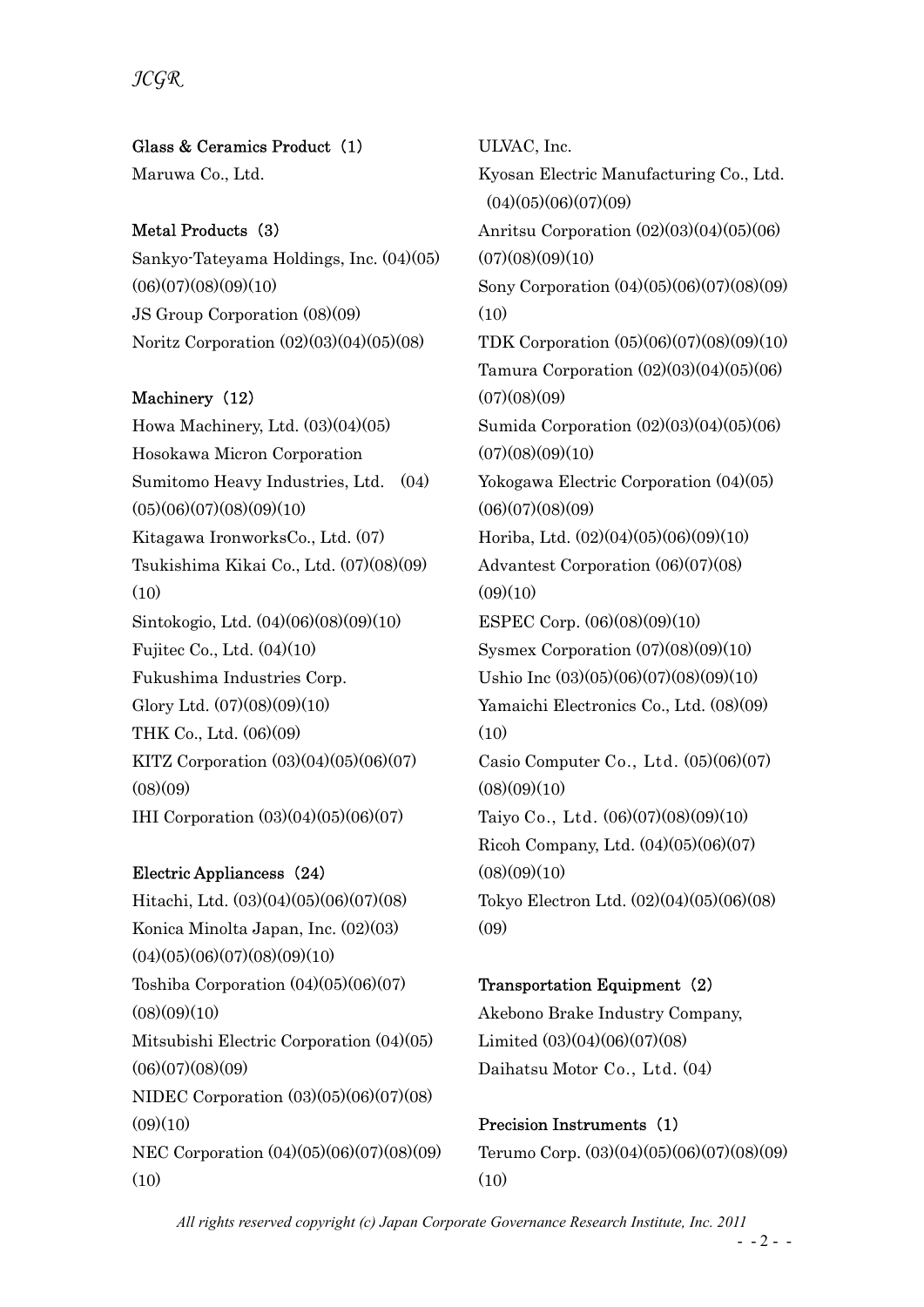# JCGR

### Other Products (7)

Toppan Printing Co., Ltd. (02)(03)(04)  $(05)(06)(07)(08)(09)(10)$ Dai Nippon Printing Co., Ltd. (06)(07)  $(08)(09)(10)$ Kyodo Printing Co., Ltd. (04)(05)(06) Yamaha Corporation  $(02)(04)(05)(07)$  $(09)(10)$ Lintec Corporation  $(02)(03)(04)(05)(08)$ Nintendo Co., Ltd. (05)(07)(08)(09)(10) Nakabayashi Co., Ltd. (08)(09)(10)

#### Land Transportation (1)

Yamato Holdings Co., Ltd. (03)(04)(05)  $(06)(08)(09)(10)$ 

#### Information and communication (4)

IT Holdings Corporation Itochu Techno-Solutions Corporation  $(02)(06)(07)(08)(09)(10)$ SKY Perfect JSAT Holdings Inc. (09) AOI Pro. Inc. (06)

### Wholesale Trade (10)

Hohsui Corporation (04) Tomen Devices Corporation (07)(08) Sojitz Corporation (06)(07)(08)(09) Satori Electric Co., Ltd. (10) Itochu Corporation (03)(04)(05)(06)  $(07)(08)(09)$ Toyota Tsusho Corporation (03)(04)(05)  $(07)(08)(09)(10)$ Sumitomo Corporation (02)(03)(04)(05)  $(06)(07)(08)(09)(10)$ Hanwa Co., Ltd. (04)(05)(06)(07)(08)(09) Ryoden Corporation (03)(04)(05)(06)(09)  $(10)$ Autobacs Seven Co., Ltd. (10)

### Retail Trade (7)

Lawson, Inc. (09) Daiyu Eight Co., Ltd. (8) Honeys Holdings Co., Ltd. (07)(08) Seven & i Holdings Co., Ltd (07)(08)(09)  $(10)$ Nissen Holdings Co., Ltd. (04)(05)(07)  $(08)(09)(10)$ Izumiya Co., Ltd. (03)(04)(05)(06)(07)(08)  $(09)(10)$ Izumiya Co., Ltd. (07)(08)(09)(10)

#### Banks (2)

Resona Holdings, Inc.  $(03)(04)(05)(06)$  $(07)(08)(09)(10)$ North Pacific Bank, Ltd. (05)(06)(10)

### Securities & Commodity Futures (3)

Daiwa Securities Co. Ltd. (02)(04)(05) (06)(07)(08)(09)(10) Nomura Holdings, Inc. (03)(04)(05)(06)  $(07)(09)(10)$ Ichiyoshi Securities Co., Ltd. (09)(10)

### Insurance (3)

The Dai-ichi Life Insurance Company, Limited Tokio Marine Holdings, Inc. (03)(05)  $(06)(07)(08)(09)(10)$ T&D Holdings, Inc. (04)(05)(07)(08)(09) (10)

# Other Financing Business (1) Hitachi Capital Corporation (02)(03)  $(04)(05)(07)$ NEC Capital Solutions Limited.